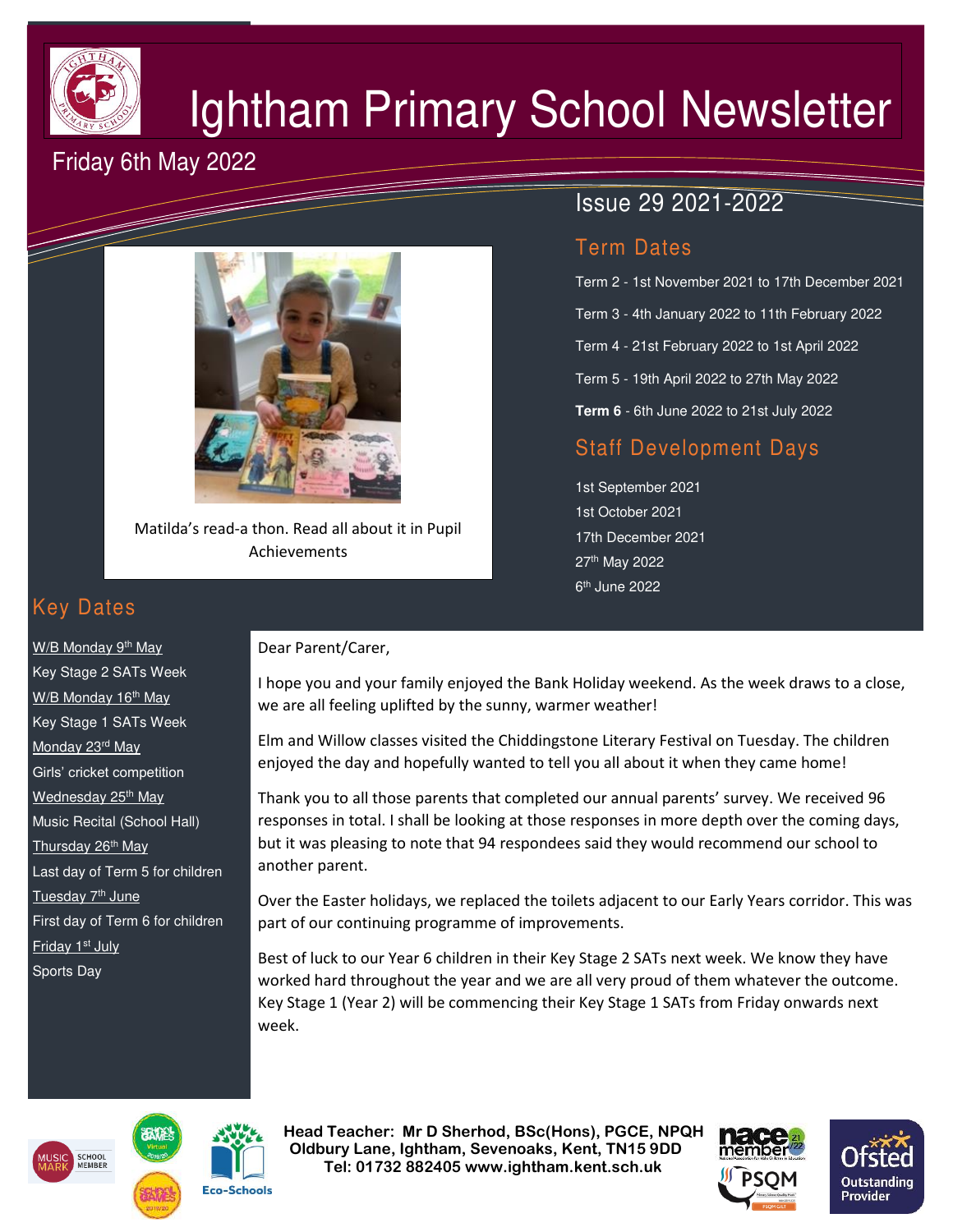#### **Attendance**

Attendance for this week is as follows:

Acorn – 95.2%

Pine – 97.0%

Chestnut – 99.3%

Willow – 97.2%

Elm – 96.8%

Beech – 94.0%

Oak – 93.8%

#### Lateness

The number of "lates" recorded this week were as follows:

Acorn – 4

Pine – 1

Chestnut – 1

Willow  $-0$ 

 $E$ lm  $-2$ 

Beech - 2

Oak - 1



## Ightham Primary School Newsletter

#### **Ightham Parish Magazine**

You may access this month's Parish magazine by following the link below:

<https://online.fliphtml5.com/thbfa/vzkj/>

#### **Governors' 200 Club**

The winners of the Governors' 200 Club April draw are:

1st - Stephanie Coyne - £18.50

2nd - Demelza Carroll - £11.10

3rd - Elaine Warnes - £7.40

#### **Kent Help for Ukraine**

During the week, I received this update from Dan File, Head Teacher at Elham Primary School, who has been doing a truly inspirational job in coordinating and leading the Kent schools' response to the crisis in Ukraine:

*Back at the beginning of March, I started Kent Help for Ukraine. The idea was to create a collection point and send a few small vans of humanitarian aid into Ukraine. We sent out a list of desired items and started collecting them in Folkestone. We also created a Just Giving page to collect money to help with fuel costs.* 

*So far, we have sent 13 HGVs full of humanitarian aid deep into Ukraine, where we know it is saving lives. We have estimated that this is nearly 1 million pounds worth of items- so thank you!* 

*We have gathered a fantastic group of volunteers who have been working at the drop off point collecting, sorting and loading the donations.* 

*The Just Giving page has raised close to 40K. This has paid for the fuel for the vehicles.* 

*All in all, it's been a fantastic effort that has saved and supported lives.* 

*A massive thank you to everyone who has contributed so far.* 

*Our Facebook page is[- https://www.facebook.com/kenthelpforukraine22](https://www.facebook.com/kenthelpforukraine22)* 

*The just giving page is- [https://www.justgiving.com/crowdfunding/igor-kovalenko-](https://www.justgiving.com/crowdfunding/igor-kovalenko-1?utm_term=74YB9e5r2)[1?utm\\_term=74YB9e5r2](https://www.justgiving.com/crowdfunding/igor-kovalenko-1?utm_term=74YB9e5r2)*

*For PHASE 2, we want to continue to collect all of the items as before. Also, continue to raise money- we have £16k left, and it costs around £4k per vehicle.* 

*Thank you again for all your support,* 

*Kind Regards, Dan File* 

Mr D Sherhod

Head Teacher

 **Head Teacher: Mr D Sherhod, BSc(Hons), PGCE, NPQH Oldbury Lane, Ightham, Sevenoaks, Kent, TN15 9DD Tel: 01732 882405 www.ightham.kent.sch.uk**